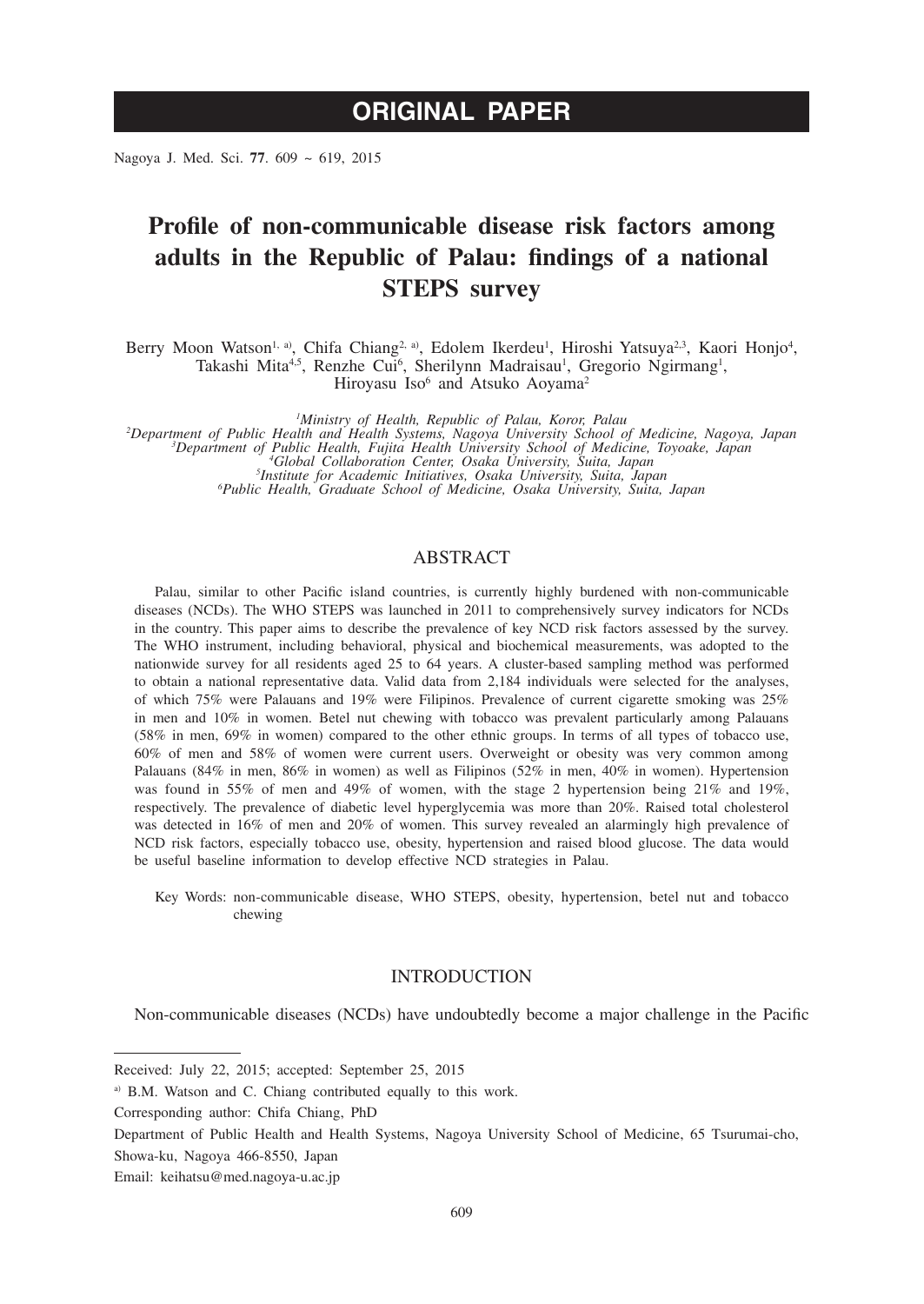Islands, which account for around 70% of all deaths in the region, including a high percentage of premature deaths (before the age of  $60$ ).<sup>1,2)</sup> The Republic of Palau bears a high burden of NCDs, as well as other Pacific island countries and territories. According to the data released by the Ministry of Health in 2011, cardiovascular disease (24.3%), cancer (21.4%), chronic respiratory diseases (12.7%), and diabetes (9.8%) are the leading four causes of death in the country.<sup>3)</sup>

Palau is a Micronesian island country, located east of the Philippines, west of the Federated States of Micronesia (FSM) and northeast of Indonesia. It is classified as an upper middle income country by the World Bank and has relatively high living standards in comparison with other island countries in the region. According to the latest national population and housing census conducted in 2005, the total population is about 20,000, of which 73% are of Palauan descent and foreign nationals comprise the rest. Filipinos, estimated at 16% to roughly 20% of the total population, are the largest group of the foreign residents, and most of them are migrant workers from the Philippines after the 1990s, with a relatively young age distribution compared to local Palauans.

Being aware of the seriousness of the burden of NCDs, the President of Republic of Palau signed an executive order declaring a state of health emergency on NCDs in 2011. However, the authorities did not have valid population baseline data of key indicators for NCDs to establish evidence-based strategies for controlling NCDs.

Although several previous population-based surveys were conducted in Palau, none of them could provide complete information, including behavioral and biological risk factor of NCDs. For example, the Palau Health Survey in 1991 or the Palau Community Health Assessment in 2003 did not include blood tests, and the behavioral risk factor surveillance system (BRFSS) in 2010 and 2012 did not include either physical or biochemical measurements. The Ministry of Health, therefore, collaborated with the World Health Organization (WHO) to start the WHO STEPwise approach to risk factor Surveillance (STEPS) in late 2011, which would be the first comprehensive national survey for NCD risk factors in Palau.

This paper aims to perform an initial analysis before looking further into associations among various factors on the population representative dataset, and describe the prevalence of each major common risk factor for NCDs.

#### **METHODS**

A population-based survey for NCD risk factors, referred to as Palau NCD STEPS Survey, was started in September 2011 by adopting the WHO STEPS Instrument, $4$  and the data collection was completed in June 2013. Based on the 2009 Household Survey, two-stage cluster random sampling was designed to cover the entire 16 states of Palau. Firstly, 75 enumeration areas (EAs) were selected using probability proportional to size (PPS) as the primary sampling units, followed by randomly selecting 2,807 households from them as the secondary sampling units. One resident aged 25 to 64 years within each of the households was recruited for the survey using the Kish method, which provides for random selection of one individual from a household.<sup>5,6)</sup> The required sample size to detect statistically significant differences between eight sex-age groups were calculated as 2,807 individuals, within a margin of error of 5% and an anticipated 80% response rate.

As detailed below, there are three component parts, called "Steps", of the survey instrument, *i.e.* behavioral, physical and biochemical measurements. (1) Apart from questions for basic demographic information, a structured questionnaire was used to assess four common behavioral risk factors of NCDs by face-to-face interviews. Participants were asked about personal dietary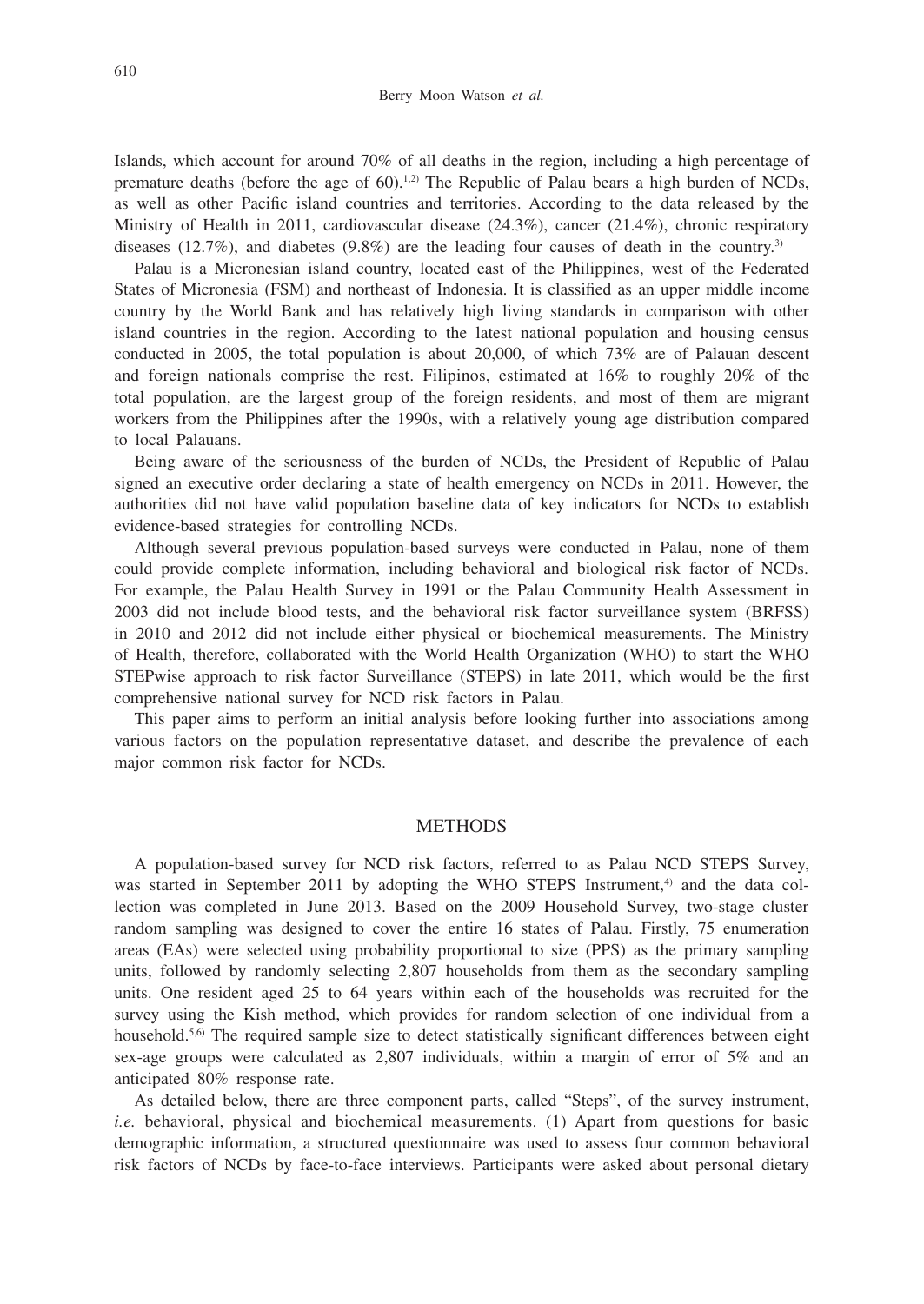611

habits, particularly fruit and vegetable intakes, as well as tobacco use, alcohol consumption and physical activity in their daily lives. (2) The second Step consisted of measurements of height, weight, waist and hip circumferences, and resting blood pressure. The anthropometric measurements were taken in light indoor clothing, and without shoes or other heavy accessories. Waist circumference was measured at the midpoint between the lowest rib and the iliac crest. Blood pressure in the sitting position was measured three times in the upper arm, using an electronic sphygmomanometer (Omron HEM-7200). Three measurements of blood pressure were taken for each participant in the survey, and the arithmetic mean of the second and third readings were used. (3) Biochemical blood tests were performed in the morning after roughly 10 to 12 hours of fasting. Fresh capillary whole blood samples were drawn from the fingertip, followed by biochemical tests on portable devices, namely ACCU-CHEK Performa system (Roche Diagnostics, North America) for fasting blood glucose and Accutrend Plus system (Roche Diagnostics, North America) for blood levels of total cholesterol and triglycerides.

Data were entered by using the EpiData software and categorized into different groups for the analysis based on well-defined criteria. Body mass index (BMI) is defined as the weight in kilograms divided by the square of the height in meters. As the current WHO classification, cutoff points of 18.5, 25 and 30 kg/m2 were used to define underweight, normal weight, overweight and obesity. Hypertension was defined as having a systolic blood pressure ≥140 mmHg, a diastolic blood pressure ≥90 mmHg, or currently being on antihypertensive medication. People with systolic blood pressure ≥160 mmHg or diastolic blood pressure ≥100 mmHg were grouped as stage 2 hypertension, by applying the criteria of the Seventh Report of the Joint National Committee on Prevention, Detection, Evaluation, and Treatment of High Blood Pressure (JNC 7).7) According to the recommendations by the WHO and American Diabetes Association (ADA), values of fasting blood glucose ≥126 mg/dL or those on diabetic treatment were categorized as diabetic. Two values for the upper limit of normal fasting blood glucose were used: 110 mg/dL by the WHO or 100 mg/dL by the ADA criteria.<sup>8,9)</sup> The levels of blood lipids were classified as follows: normal (<150 mg/dL), borderline-high (150–199 mg/dL) and high ( $\geq 200 \text{ mg/dL}$ ) for triglycerides, and desirable (<200 mg/dL), borderline-high (200–239 mg/dL) and high ( $\geq$ 240 mg/ dL) for total cholesterol.<sup>10)</sup> To test the differences among ethnic groups on each categorical data, chi-square test was applied. A *P* value of less than 0.05 was considered statistically significant. We conducted all aforementioned data analyses using the statistical software, IBM SPSS Statistics for Windows, Version 22.0 (IBM Corp, Armonk, NY, USA).

The survey proposal was reviewed and approved by the WHO and Institutional Review Board of the Ministry of Health, Republic of Palau prior to implementation (July, 2010). Written informed consent was obtained from all of the participants after adequate explanations of the objectives and procedures of the project. Data analysis of this study is also included in a joint research project between Palau and Japan, which was designed to investigate NCD risk factors among the younger adults aged 18 to 24 years.<sup>11)</sup> The relevant research project was approved by the Bioethics Review Committee of Nagoya University School of Medicine (July, 2012).

#### RESULTS

From the selected 2,807 households (71% of the total households nationwide), 2, 212 individuals participated in this survey and completed all of the three Steps giving a response rate of 79%. Valid data of 2,184 individuals were finally selected for the analyses in this study, excluding those who were not within the target age range of 25–64 years, who did not give a clear answer of sex, and women who were pregnant at the moment of the survey. About 75% of the subjects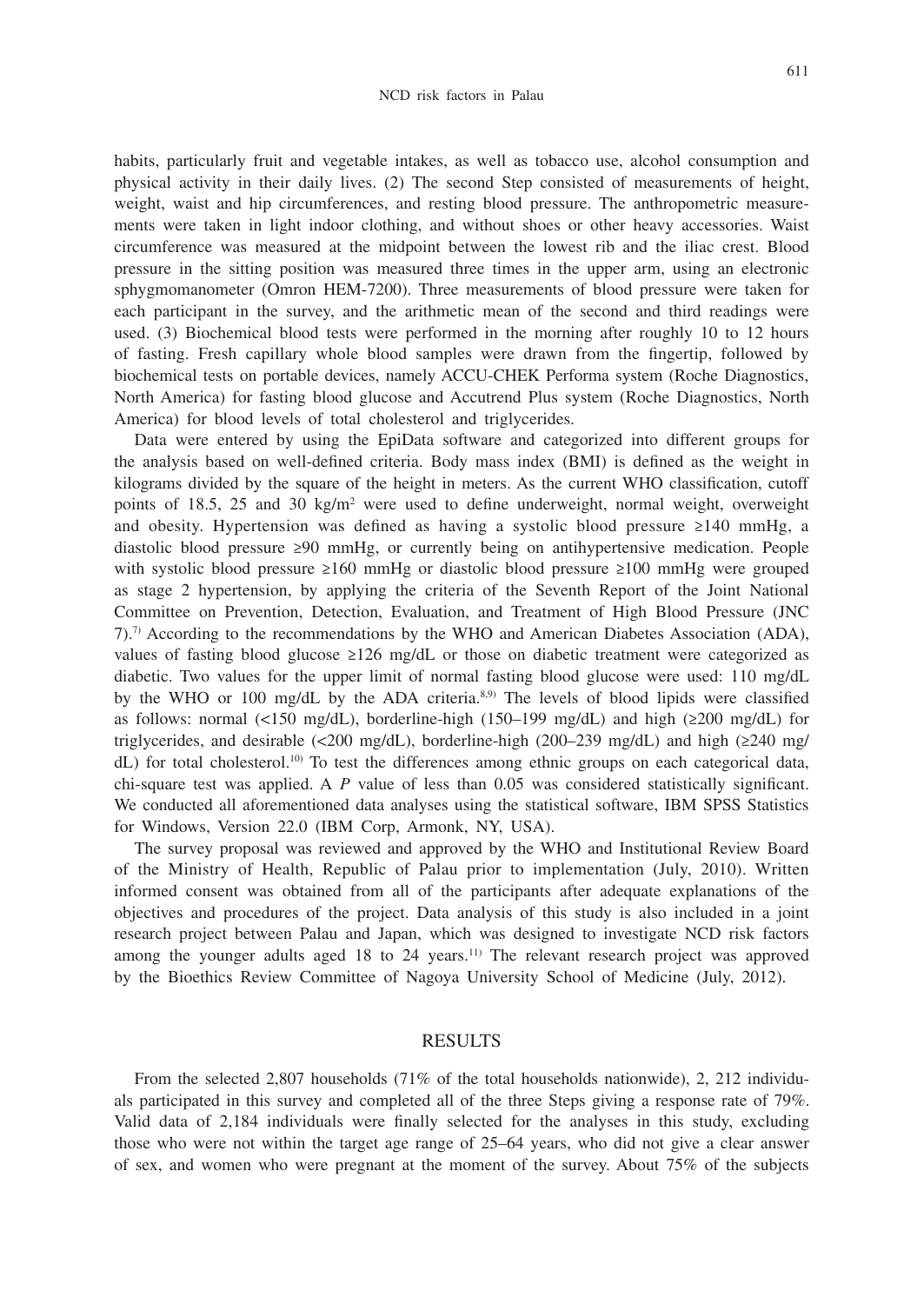were Palauans and 19% were Filipinos, the main foreign population in the country. The mean age of the Palauan participants was 46.6 years (standard deviation, 10.2), while the mean age of the Filipinos was 42.4 years (standard deviation, 9.5). Table 1 shows the characteristics of participants by gender and age group, and Table 2 shows that by ethnic background.

Table 1 Characteristics of participants aged 25–64 years in Palau NCD STEPS survey 2011–2013, valid %

|                                             | Male           |                |                |                |       | Female         |                |              |                |       |  |
|---------------------------------------------|----------------|----------------|----------------|----------------|-------|----------------|----------------|--------------|----------------|-------|--|
| Age group of years                          | $25 - 34$      | $35 - 44$      | $45 - 54$      | 55-64          | Total | $25 - 34$      | $35 - 44$      | $45 - 54$    | $55 - 64$      | Total |  |
| Number                                      | 193            | 295            | 318            | 240            | 1046  | 188            | 312            | 379          | 259            | 1138  |  |
| Educational attainment                      |                |                |                |                |       |                |                |              |                |       |  |
| primary or lower                            | 18.5           | 15.4           | 19.9           | 16.8           | 17.7  | 11.8           | 12.8           | 13.4         | 20.2           | 14.5  |  |
| secondary                                   | 40.7           | 45.1           | 38.3           | 41.2           | 41.3  | 31.0           | 41.0           | 42.2         | 34.2           | 38.2  |  |
| college or higher                           | 40.7           | 39.6           | 41.8           | 42.0           | 41.0  | 57.2           | 46.2           | 44.4         | 45.5           | 47.3  |  |
| number of missing                           | $\overline{4}$ | $\overline{2}$ | $\overline{2}$ | $\overline{2}$ | 10    | $\mathbf{1}$   | $\overline{0}$ | 5            | $\overline{2}$ | 8     |  |
| Marital status                              |                |                |                |                |       |                |                |              |                |       |  |
| single                                      | 53.9           | 22.1           | 16.7           | 8.8            | 23.3  | 43.5           | 19.9           | 10.6         | 7.4            | 17.9  |  |
| married/cohabiting                          | 44.5           | 71.4           | 72.2           | 76.9           | 68.0  | 51.1           | 69.6           | 69.6         | 62.1           | 64.8  |  |
| divorced/separated                          | 1.6            | 6.1            | 8.8            | 8.0            | 6.5   | 4.3            | 7.8            | 10.3         | 10.5           | 8.7   |  |
| widowed                                     | 0.0            | 0.3            | 2.2            | 6.3            | 2.2   | 1.1            | 2.6            | 9.5          | 19.9           | 8.6   |  |
| number of missing                           | $\mathfrak{2}$ | $\mathbf{1}$   | $\mathbf{1}$   | $\mathfrak{2}$ | 6     | $\mathfrak{2}$ | 6              | $\mathbf{1}$ | 3              | 12    |  |
| Annual household income (USD) <sup>a)</sup> |                |                |                |                |       |                |                |              |                |       |  |
| $<$ 5000                                    | 35.5           | 24.1           | 22.3           | 26.5           | 26.2  | 31.6           | 27.3           | 26.3         | 27.0           | 27.6  |  |
| 5000-9999                                   | 34.3           | 36.0           | 35.7           | 29.6           | 34.1  | 28.3           | 25.4           | 23.1         | 19.5           | 23.7  |  |
| 10000-14999                                 | 7.2            | 14.9           | 15.9           | 16.1           | 14.1  | 18.4           | 15.4           | 18.3         | 19.1           | 17.7  |  |
| 15000-19999                                 | 8.4            | 7.7            | 7.1            | 7.6            | 7.6   | 9.9            | 8.5            | 8.9          | 8.8            | 8.9   |  |
| $\geq$ 20000                                | 14.5           | 17.2           | 19.1           | 20.2           | 18.0  | 11.8           | 23.5           | 23.4         | 25.6           | 22.1  |  |
| number of missing                           | 27             | 34             | 35             | 17             | 113   | 36             | 52             | 41           | 44             | 173   |  |
| Smoking                                     |                |                |                |                |       |                |                |              |                |       |  |
| non-smoker                                  | 41.5           | 47.5           | 43.1           | 41.3           | 43.6  | 60.1           | 63.1           | 60.9         | 62.2           | 61.7  |  |
| ex-smoker                                   | 26.4           | 29.5           | 34.0           | 36.7           | 31.9  | 28.7           | 28.5           | 29.8         | 27.4           | 28.7  |  |
| current smoker                              | 32.1           | 23.1           | 23.0           | 22.1           | 24.5  | 11.2           | 8.3            | 9.2          | 10.4           | 9.6   |  |
| Betel nut with tobacco chewing              |                |                |                |                |       |                |                |              |                |       |  |
| non-chewer                                  | 55.4           | 50.2           | 57.9           | 64.2           | 56.7  | 42.0           | 42.6           | 46.7         | 52.9           | 46.2  |  |
| current chewer                              | 44.6           | 49.8           | 42.1           | 35.8           | 43.3  | 58.0           | 57.4           | 53.3         | 47.1           | 53.8  |  |
| Tobacco product use                         |                |                |                |                |       |                |                |              |                |       |  |
| non-user                                    | 35.8           | 34.6           | 41.8           | 48.3           | 40.2  | 36.7           | 38.8           | 42.2         | 49.0           | 41.9  |  |
| current user                                | 64.2           | 65.4           | 58.2           | 51.7           | 59.8  | 63.3           | 61.2           | 57.8         | 51.0           | 58.1  |  |
| Alcohol drinking                            |                |                |                |                |       |                |                |              |                |       |  |
| non-drinker                                 | 19.7           | 17.3           | 23.6           | 24.6           | 21.3  | 31.9           | 35.3           | 35.9         | 45.6           | 37.3  |  |
| ex-drinker                                  | 25.9           | 30.2           | 31.1           | 31.3           | 29.9  | 35.6           | 41.3           | 40.1         | 40.9           | 39.9  |  |
| current drinker                             | 54.4           | 52.5           | 45.3           | 44.2           | 48.8  | 32.4           | 23.4           | 24.0         | 13.5           | 22.8  |  |
| Fruit intake (day/week)                     |                |                |                |                |       |                |                |              |                |       |  |
| $0 - 1$                                     | 41.6           | 46.2           | 43.4           | 42.9           | 43.7  | 41.0           | 36.2           | 31.6         | 23.0           | 32.4  |  |
| $2 - 4$                                     | 42.6           | 32.4           | 38.6           | 38.3           | 37.5  | 41.0           | 39.7           | 40.2         | 45.1           | 41.3  |  |
| $\geq 5$                                    | 15.8           | 21.4           | 18.0           | 18.8           | 18.7  | 18.0           | 24.0           | 28.2         | 31.9           | 26.2  |  |
| number of missing                           | 3              | 5              | $\overline{7}$ | $\overline{0}$ | 15    | 5              | $\overline{0}$ | 3            | $\overline{2}$ | 10    |  |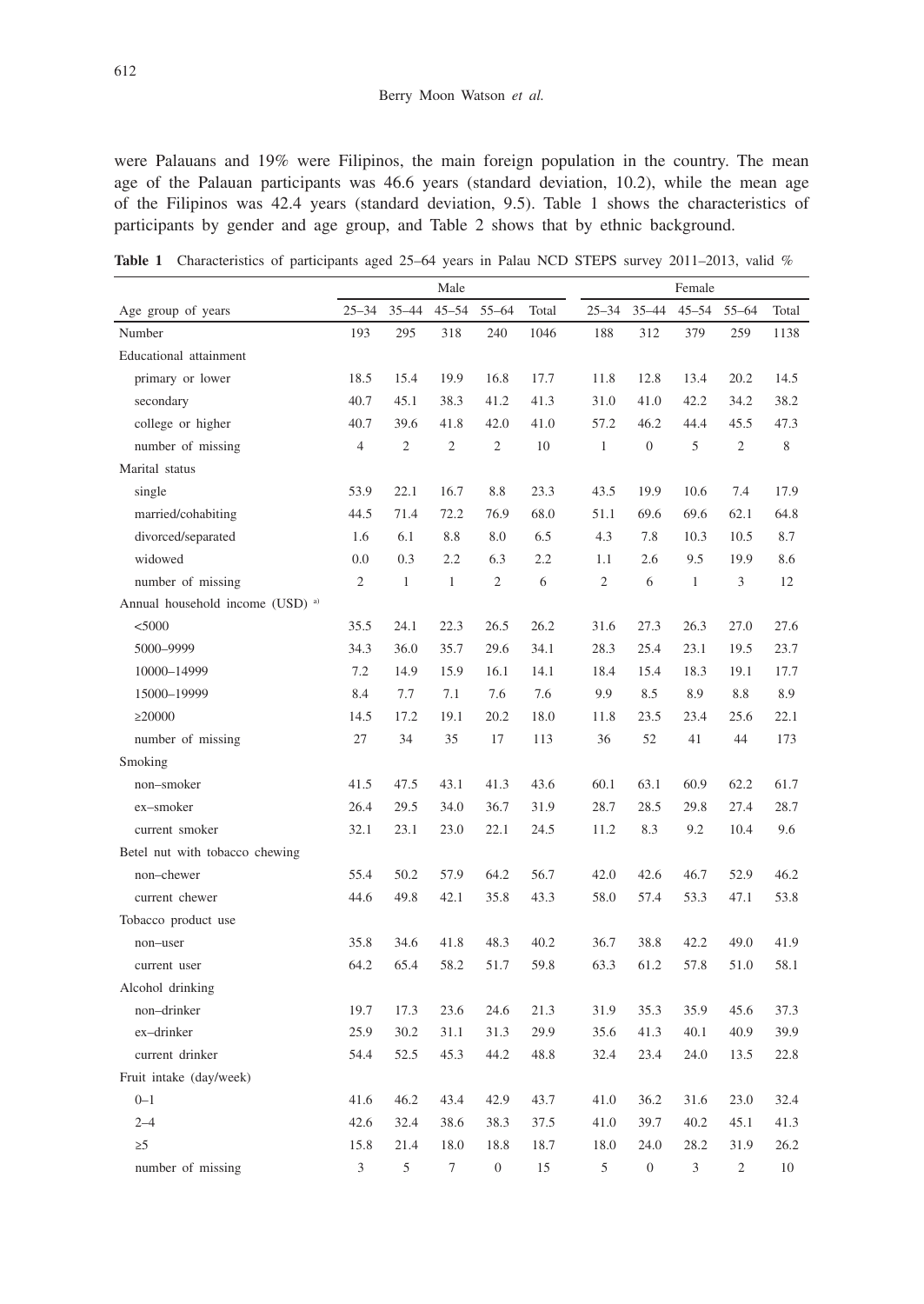| Vegetable intake (day/week)                |                |                  |              |                  |                |                  |                  |                |                |                  |
|--------------------------------------------|----------------|------------------|--------------|------------------|----------------|------------------|------------------|----------------|----------------|------------------|
| $0 - 1$                                    | 9.9            | 12.6             | 15.7         | 20.2             | 14.8           | 10.8             | 8.7              | 8.8            | 8.1            | 8.9              |
| $2 - 4$                                    | 39.1           | 42.5             | 44.1         | 42.9             | 42.4           | 37.6             | 36.5             | 37.9           | 36.4           | 37.2             |
| $\geq 5$                                   | 51.0           | 44.9             | 40.3         | 37.0             | 42.8           | 51.6             | 54.8             | 53.3           | 55.4           | 53.9             |
| number of missing                          | $\mathbf{1}$   | $\mathbf{1}$     | 5            | $\overline{c}$   | 9              | $\mathfrak{2}$   | $\boldsymbol{0}$ | $\mathbf{2}$   | $\mathbf{1}$   | 5                |
| Body mass index $(kg/m2)$                  |                |                  |              |                  |                |                  |                  |                |                |                  |
| <18.5                                      | 0.5            | 1.1              | 0.3          | 1.7              | 0.9            | 3.8              | 1.0              | 0.8            | 1.6            | 1.5              |
| $18.5 - 24.9$                              | 34.6           | 24.0             | 22.2         | 16.7             | 23.7           | 33.2             | 25.6             | 19.4           | 15.7           | 22.6             |
| $25 - 29.9$                                | 32.4           | 32.9             | 35.9         | 38.9             | 35.1           | 24.5             | 27.5             | 32.6           | 35.9           | 30.6             |
| $\geq 30$                                  | 32.4           | 42.0             | 41.6         | 42.7             | 40.3           | 38.6             | 45.9             | 47.2           | 46.8           | 45.3             |
| number of missing                          | 5              | 12               | 3            | $\mathbf{1}$     | 21             | $\overline{4}$   | $\tau$           | 8              | 11             | 30               |
| Systolic blood pressure (mmHg)             |                |                  |              |                  |                |                  |                  |                |                |                  |
| 120                                        | 16.2           | 11.5             | 8.5          | 5.8              | 10.2           | 53.7             | 29.1             | 18.6           | 5.8            | 24.4             |
| $120 - 129$                                | 29.8           | 23.1             | 20.6         | 8.8              | 20.2           | 22.3             | 28.5             | 15.9           | 10.5           | 19.2             |
| 130-139                                    | 23.6           | 28.5             | 19.3         | 17.5             | 22.3           | 11.2             | 20.4             | 18.0           | 17.9           | 17.5             |
| $140 - 159$                                | 27.2           | 26.1             | 30.1         | 38.3             | 30.3           | 9.6              | 16.2             | 27.9           | 30.7           | 22.3             |
| >160                                       | 3.1            | 10.8             | 21.5         | 29.6             | 17.0           | 3.2              | 5.8              | 19.6           | 35.0           | 16.6             |
| number of missing                          | $\overline{c}$ | $\boldsymbol{0}$ | $\sqrt{2}$   | $\boldsymbol{0}$ | $\overline{4}$ | $\boldsymbol{0}$ | 3                | $\sqrt{2}$     | $\overline{c}$ | $\boldsymbol{7}$ |
| Diastolic blood pressure (mmHg)            |                |                  |              |                  |                |                  |                  |                |                |                  |
| < 80                                       | 49.2           | 27.5             | 25.9         | 25.4             | 30.5           | 52.1             | 40.8             | 32.1           | 31.9           | 37.8             |
| $80 - 84$                                  | 16.8           | 18.0             | 13.6         | 17.1             | 16.2           | 13.3             | 16.8             | 14.1           | 21.0           | 16.3             |
| $85 - 89$                                  | 11.5           | 14.6             | 17.7         | 18.8             | 15.9           | 13.3             | 14.6             | 18.6           | 15.2           | 15.8             |
| $90 - 99$                                  | 14.7           | 28.1             | 26.3         | 26.3             | 24.7           | 17.6             | 21.4             | 21.2           | 19.1           | 20.2             |
| $\geq 100$                                 | 7.9            | 11.9             | 16.5         | 12.5             | 12.7           | 3.7              | 6.5              | 14.1           | 12.8           | 10.0             |
| number of missing                          | 2              | $\boldsymbol{0}$ | $\mathbf{2}$ | $\boldsymbol{0}$ | $\overline{4}$ | $\boldsymbol{0}$ | $\mathfrak{Z}$   | $\overline{c}$ | $\mathfrak{2}$ | $\tau$           |
| Hypertension                               |                |                  |              |                  |                |                  |                  |                |                |                  |
| $\geq$ 140/90 mmHg                         | 35.1           | 48.8             | 56.3         | 70.4             | 53.6           | 23.4             | 33.3             | 52.0           | 67.3           | 45.6             |
| $\geq$ 140/90 mmHg / medication            | 35.6           | 49.5             | 57.9         | 73.3             | 55.0           | 24.5             | 36.2             | 56.0           | 69.6           | 48.5             |
| $\geq 160/100$ mmHg                        | 9.9            | 14.9             | 25.0         | 32.9             | 21.2           | 5.9              | 8.7              | 22.0           | 37.4           | 19.2             |
| Fasting glucose (mg/dL)                    |                |                  |              |                  |                |                  |                  |                |                |                  |
| <100                                       | 50.6           | 39.4             | 30.7         | 28.5             | 36.2           | 64.5             | 46.2             | 35.9           | 28.1           | 41.7             |
| $100 - 109$                                | 29.5           | 26.7             | 26.4         | 22.4             | 26.1           | 18.7             | 23.9             | 25.2           | 22.8           | 23.2             |
| $110 - 125$                                | 9.6            | 16.7             | 20.0         | 20.1             | 17.2           | 9.6              | 14.4             | 19.0           | 16.7           | 15.7             |
| >126                                       | 10.2           | 17.1             | 22.9         | 29.0             | 20.4           | 7.2              | 15.5             | 19.9           | 32.5           | 19.5             |
| $(2126 \text{ mg/dL} / \text{medication})$ | 10.2           | 17.5             | 23.9         | 29.4             | 21.0           | 7.2              | 15.5             | 20.9           | 34.6           | 20.3             |
| number of missing                          | 27             | 44               | 38           | 26               | 135            | 22               | 48               | 53             | 31             | 154              |
| Triglycerides (mg/dL)                      |                |                  |              |                  |                |                  |                  |                |                |                  |
| $<\!\!100$                                 | 34.4           | 22.7             | 22.8         | 19.3             | 24.1           | 37.9             | 33.6             | 24.7           | 23.3           | 29.0             |
| $100 - 149$                                | 24.4           | 29.8             | 26.5         | 29.0             | 27.6           | 28.6             | 32.0             | 29.9           | 27.9           | 29.8             |
| 150-199                                    | 15.6           | 16.4             | 22.4         | 18.8             | 18.7           | 11.8             | 16.6             | 16.7           | 20.5           | 16.7             |
| $\geq$ 200                                 | 25.6           | 31.1             | 28.4         | 32.9             | 29.7           | 21.7             | 17.8             | 28.7           | 28.3           | 24.5             |
| number of missing                          | 33             | 57               | 50           | 33               | 173            | 27               | 53               | 55             | 40             | 175              |
| Total cholesterol (mg/dL)                  |                |                  |              |                  |                |                  |                  |                |                |                  |
| <160                                       | 55.2           | 51.4             | 44.1         | 38.8             | 46.9           | 63.4             | 55.8             | 33.1           | 37.0           | 45.1             |
| 160-189                                    | 29.4           | 29.7             | 34.9         | 36.4             | 32.9           | 25.0             | 30.6             | 33.4           | 24.7           | 29.3             |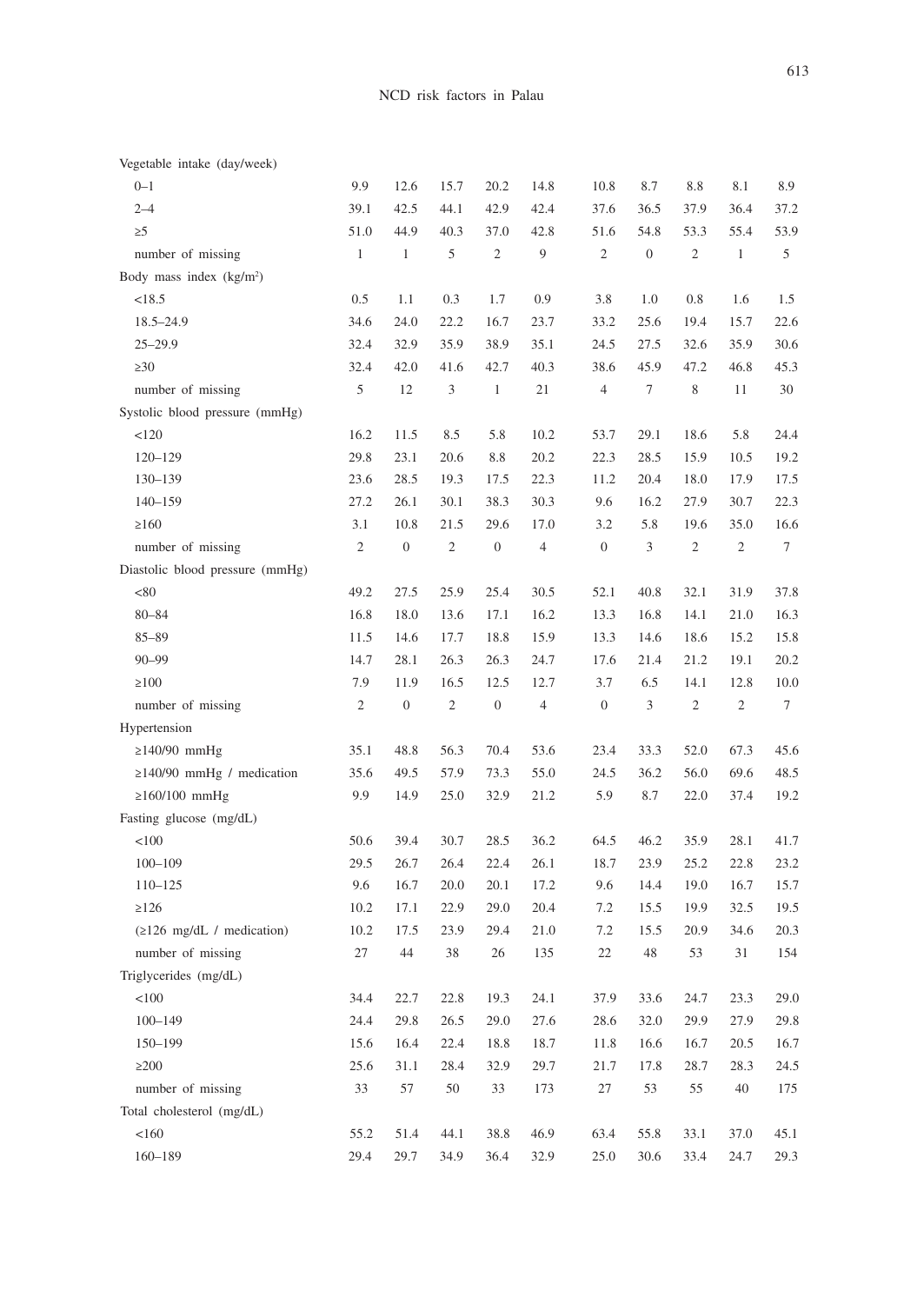| 190-199                                        | 5.5           | 5.6           | 6.6  | 6.5  | 6.1  | 2.4 | 6.0  | 10.8 | 8.8  | 7.7  |
|------------------------------------------------|---------------|---------------|------|------|------|-----|------|------|------|------|
| $200 - 239$                                    | 9.2           | 12.4          | 12.1 | 16.4 | 12.7 | 8.5 | 6.4  | 16.9 | 22.9 | 14.1 |
| >240                                           | $0.6^{\circ}$ | $0.8^{\circ}$ | 2.2  | 1.9  | 1.4  | 0.6 | -1.1 | 5.7  | 6.6  | 3.8  |
| $(\geq 200 \text{ mg/dL} / \text{medication})$ | 9.8           | 13.7          | 17.6 | 22.0 | 16.1 | 9.8 | 8.3  | 24.7 | 34.8 | 20.1 |
| number of missing                              | 30            | 46            | 46   | 26   | 148  | 24  | 47   | 47   | 32   | 150  |

a) USD indicates United States dollar

|  |  |  |  |  |  |  |  | <b>Table 2</b> Characteristics of participants by ethnic background, valid % (age–standardized %) <sup>a</sup> |  |  |
|--|--|--|--|--|--|--|--|----------------------------------------------------------------------------------------------------------------|--|--|
|--|--|--|--|--|--|--|--|----------------------------------------------------------------------------------------------------------------|--|--|

|                                  |             | Male        |             | $P$ value |             | $P$ value   |             |         |
|----------------------------------|-------------|-------------|-------------|-----------|-------------|-------------|-------------|---------|
|                                  | Palauan     | Filipino    | Others      |           | Palauan     | Filipino    | Others      |         |
| Number                           | 751         | 200         | 93          |           | 875         | 206         | 56          |         |
| Age group of years               |             |             |             | < 0.001   |             |             |             | < 0.001 |
| $25 - 34$                        | 13.8        | 25.5        | 40.9        |           | 14.7        | 23.8        | 17.9        |         |
| $35 - 44$                        | 26.1        | 33.0        | 33.3        |           | 26.9        | 31.6        | 21.4        |         |
| $45 - 54$                        | 32.6        | 28.0        | 18.3        |           | 32.9        | 32.0        | 44.6        |         |
| $55 - 64$                        | 27.4        | 13.5        | 7.5         |           | 25.5        | 12.6        | 16.1        |         |
| Educational attainment           |             |             |             | 0.017     |             |             |             | 0.146   |
| primary or lower                 | 19.0 (19.9) | 10.7(9.9)   | 22.0(22.2)  |           | 15.3 (14.6) | 10.3(9.7)   | 18.2 (19.3) |         |
| secondary                        | 42.0 (43.4) | 42.9 (42.2) | 31.9 (30.5) |           | 37.9 (37.4) | 42.6 (41.7) | 27.3 (25.5) |         |
| college or higher                | 39.0 (36.7) | 46.4 (47.9) | 46.2 (47.3) |           | 46.8 (48.0) | 47.1 (48.6) | 54.5 (55.2) |         |
| Marital status                   |             |             |             | < 0.001   |             |             |             | 0.008   |
| single                           | 20.5(28.7)  | 28.1 (30.7) | 35.9 (31.2) |           | 16.3(21.3)  | 26.3(29.0)  | 10.9(14.8)  |         |
| married/cohabiting               | 68.7 (63.3) | 67.8 (65.5) | 62.0(66.1)  |           | 65.4 (64.6) | 58.5 (57.3) | 78.2 (76.5) |         |
| divorced/separated               | 8.2(6.7)    | 3.0(3.1)    | 1.1(1.4)    |           | 8.8(7.8)    | 8.8(8.2)    | 7.3(6.6)    |         |
| widowed                          | 2.7(1.4)    | 1.0(0.8)    | 1.1(1.4)    |           | 9.5(6.4)    | 6.3(5.5)    | 3.6(2.0)    |         |
| Annual household income (USD) b) |             |             |             | < 0.001   |             |             |             | < 0.001 |
| $<$ 5000                         | 17.3 (15.2) | 51.4 (52.5) | 44.0 (42.3) |           | 19.4 (18.9) | 62.1(62.4)  | 22.7(20.1)  |         |
| 5000-9999                        | 34.0 (37.4) | 37.3 (35.9) | 28.0 (30.5) |           | 24.8 (26.9) | 19.2 (18.8) | 25.0(32.3)  |         |
| 10000-14999                      | 18.8 (18.0) | 2.2(1.9)    | 2.7(2.9)    |           | 19.8 (19.6) | 10.4(10.7)  | 13.6(12.5)  |         |
| 15000-19999                      | 9.1(9.4)    | 4.3(5.0)    | 2.7(2.5)    |           | 10.7(11.1)  | 2.2(2.1)    | 6.8(9.5)    |         |
| $\geq$ 20000                     | 20.9 (20.0) | 4.9 (4.7)   | 22.7(21.8)  |           | 25.3(23.5)  | 6.0(6.1)    | 31.8 (25.6) |         |
| Smoking                          |             |             |             | < 0.001   |             |             |             | < 0.001 |
| non-smoker                       | 41.5(40.4)  | 48.0(48.1)  | 49.5 (48.0) |           | 56.0 (55.4) | 84.0 (83.5) | 69.6 (73.1) |         |
| ex-smoker                        | 37.2 (36.5) | 18.0 (18.0) | 20.4 (22.7) |           | 34.1 (34.8) | 9.2(9.5)    | 16.1(10.9)  |         |
| current smoker                   | 21.3(23.1)  | 34.0 (33.9) | 30.1(29.3)  |           | 9.9(9.7)    | 6.8(7.0)    | 14.3 (15.9) |         |
| Betel nut with tobacco chewing   |             |             |             | < 0.001   |             |             |             | < 0.001 |
| non-chewer                       | 42.3 (34.2) | 97.5 (97.6) | 84.9 (84.5) |           | 31.4(27.1)  | 98.5 (98.7) | 83.9 (81.8) |         |
| current chewer                   | 57.7 (65.8) | 2.5(2.4)    | 15.1(15.5)  |           | 68.6 (72.9) | 1.5(1.3)    | 16.1(18.2)  |         |
| Tobacco product use              |             |             |             | < 0.001   |             |             |             | < 0.001 |
| non-user                         | 31.4 (24.3) | 64.0 (64.2) | 59.1 (59.7) |           | 28.1 (24.0) | 91.7 (91.7) | 73.2 (71.5) |         |
| current user                     | 68.6 (75.7) | 36.0 (35.8) | 40.9(40.3)  |           | 71.9 (76.0) | 8.3(8.3)    | 26.8(28.5)  |         |
| Alcohol drinking                 |             |             |             | 0.004     |             |             |             | < 0.001 |
| non-drinker                      | 19.7 (16.2) | 21.0(20.9)  | 35.5 (33.8) |           | 32.5(30.5)  | 57.3 (56.3) | 37.5 (37.3) |         |
| ex-drinker                       | 30.8 (30.3) | 32.5 (32.1) | 17.2 (17.9) |           | 43.0 (41.8) | 31.6(32.1)  | 23.2 (20.9) |         |
| current drinker                  | 49.5 (53.5) | 46.5(47.0)  | 47.3 (48.2) |           | 24.6 (27.6) | 11.2(11.6)  | 39.3 (41.8) |         |
| Fruit intake (day/week)          |             |             |             | < 0.001   |             |             |             | < 0.001 |
| $0 - 1$                          | 48.2 (49.3) | 31.8 (32.8) | 33.0 (34.6) |           | 35.7 (39.7) | 22.3 (22.2) | 19.6(22.6)  |         |
| $2 - 4$                          | 35.4 (34.9) | 43.9 (43.6) | 41.8(40.0)  |           | 40.1 (38.4) | 47.1 (48.0) | 37.5 (39.4) |         |
| $\geq 5$                         | 16.4(15.8)  | 24.2 (23.6) | 25.3 (25.4) |           | 24.2 (21.9) | 30.6(29.8)  | 42.9 (38.0) |         |
| Vegetable intake (day/week)      |             |             |             | < 0.001   |             |             |             | < 0.001 |
| $0 - 1$                          | 17.5(16.0)  | 8.0(8.0)    | 7.6(8.8)    |           | 10.4(11.3)  | 2.9(2.9)    | 7.3(4.4)    |         |
| $2 - 4$                          | 44.1 (42.0) | 42.2 (43.3) | 29.3 (28.2) |           | 40.3 (39.7) | 30.1(30.9)  | 14.5 (17.8) |         |
| $\geq$ 5                         | 38.4 (42.1) | 49.7 (48.7) | 63.0(63.0)  |           | 49.3 (49.0) | 67.0 (66.2) | 78.2 (77.7) |         |
| Body mass index $(kg/m2)$        |             |             |             | < 0.001   |             |             |             | < 0.001 |
|                                  |             |             |             |           |             |             |             |         |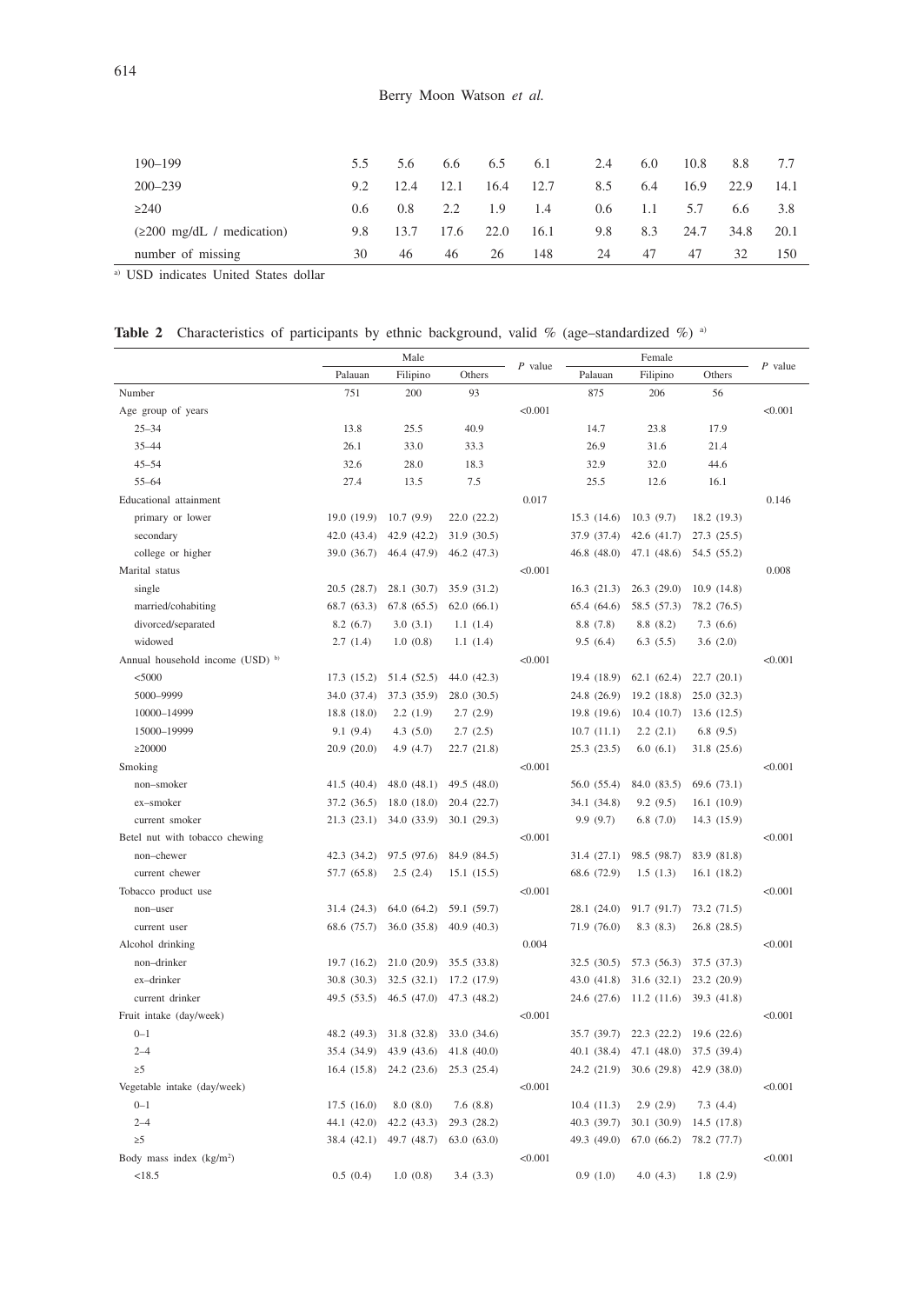| $18.5 - 24.9$                                  | 15.4(16.5)  | 47.0 (47.7)                     | 41.6(40.7)  |         | 13.0(14.0)  | 56.1 (56.7)                     | 50.0 (55.2) |         |
|------------------------------------------------|-------------|---------------------------------|-------------|---------|-------------|---------------------------------|-------------|---------|
| $25 - 29.9$                                    | 33.2 (31.4) | 42.9 (42.2)                     | 34.8 (35.3) |         | 31.4 (30.2) | 30.3(29.5)                      | 19.6(14.1)  |         |
| $\geq 30$                                      | 51.0 (51.7) | 9.1(9.3)                        | 20.2 (20.6) |         | 54.6 (54.8) | 9.6(9.4)                        | 28.6 (27.8) |         |
| Systolic blood pressure (mmHg)                 |             |                                 |             | < 0.001 |             |                                 |             | < 0.001 |
| < 120                                          |             | 8.9 (10.7) 13.5 (14.5)          | 13.2(13.0)  |         |             | 21.3 (27.6) 31.1 (34.4)         | 48.2 (54.2) |         |
| $120 - 129$                                    |             | $17.9(21.1)$ $24.0(25.1)$       | 30.8(29.6)  |         |             | 18.8 (21.8) 19.9 (20.2)         | 23.2 (21.2) |         |
| 130-139                                        |             | 21.2 (23.4) 23.0 (23.2)         | 28.6 (28.9) |         |             | $17.2$ $(16.7)$ $21.4$ $(20.5)$ | 7.1(6.1)    |         |
| $140 - 159$                                    |             | 32.4 (30.9) 25.0 (24.0)         | 25.3(25.5)  |         |             | 24.8 (21.4) 15.5 (13.8)         | 8.9(7.2)    |         |
| $\geq$ 160                                     |             | 19.5 (13.9) 14.5 (13.1)         | 2.2(2.9)    |         |             | $18.0(12.4)$ 12.1 $(11.1)$      | 12.5(11.3)  |         |
| Diastolic blood pressure (mmHg)                |             |                                 |             | < 0.001 |             |                                 |             | < 0.001 |
| < 80                                           | 27.1(30.0)  | 39.0(41.5)                      | 40.7(39.1)  |         | 33.8 (35.7) | 50.0 (52.7)                     | 55.4 (58.1) |         |
| $80 - 84$                                      | 15.4(16.0)  | 14.5(13.8)                      | 26.4(26.2)  |         |             | 17.1 (16.6) 13.1 (12.4)         | 14.3 (14.7) |         |
| $85 - 89$                                      |             | $16.6$ $(14.5)$ $15.0$ $(15.0)$ | 13.2(13.2)  |         |             | 16.1(15.9)16.0(15.4)            | 10.7(9.8)   |         |
| $90 - 99$                                      | 27.4 (26.8) | 19.5(18.5)                      | 13.2(14.5)  |         |             | 21.9 (22.5) 15.0 (14.2)         | 12.5(11.0)  |         |
| $\geq$ 100                                     | 13.6(12.8)  | 12.0(11.2)                      | 6.6(6.9)    |         | 11.2(9.4)   | 5.8(5.3)                        | 7.1(6.5)    |         |
| Hypertension                                   |             |                                 |             |         |             |                                 |             |         |
| $\geq$ 140/90 mmHg                             | 58.5 (53.0) | 44.5(42.1)                      | 33.0 (34.6) | < 0.001 |             | 50.6 (43.9) 31.6 (28.9)         | 21.4 (18.5) | < 0.001 |
| $\geq$ 140/90 mmHg / medication                | 59.9 (54.1) | 45.5(43.1)                      | 35.2 (37.4) | < 0.001 | 53.5(46.5)  | 34.0 (31.2)                     | 25.0 (22.4) | < 0.001 |
| $\geq 160/100$ mmHg                            | 23.6 (18.7) | 19.0 (17.7)                     | 6.6(6.9)    | 0.001   |             | $21.2$ (15.9) 12.6 (11.5)       | 12.5(11.3)  | 0.008   |
| Fasting glucose (mg/dL)                        |             |                                 |             | < 0.001 |             |                                 |             | 0.008   |
| < 100                                          | 34.6 (38.8) | 35.7 (36.7)                     | 52.8(51.1)  |         |             | $41.5(47.3)$ $42.6(45.1)$       | 40.8(46.8)  |         |
| $100 - 109$                                    | 24.4 (26.2) | 33.9 (34.6)                     | 23.6(24.6)  |         | 20.9(20.1)  | 29.0(28.1)                      | 34.7 (34.5) |         |
| $110 - 125$                                    | 17.5(14.8)  | 15.2(15.0)                      | 19.4(20.3)  |         |             | 15.6 (14.6) 16.9 (15.9)         | 12.2(7.2)   |         |
| >126                                           | 23.5(20.2)  | 15.2(13.7)                      | 4.2(4.0)    |         | 22.0(18.0)  | 11.5(10.9)                      | 12.2(11.5)  |         |
| $(\geq 126 \text{ mg/dL} / \text{medication})$ | 24.0(20.5)  | 16.4(14.8)                      | 4.2(4.0)    | < 0.001 |             | 22.9 (18.5) 12.0 (11.3)         | 12.2(11.5)  | 0.002   |
| Triglycerides (mg/dL)                          |             |                                 |             | 0.811   |             |                                 |             | 0.005   |
| < 100                                          | 23.0(25.5)  | 26.1(27.1)                      | 29.2 (27.9) |         |             | 26.2 (28.3) 37.4 (39.2)         | 42.0(40.4)  |         |
| $100 - 149$                                    | 28.0 (27.2) | 26.1(26.6)                      | 27.8 (28.4) |         |             | 29.7 (30.2) 29.3 (28.6)         | 32.0 (32.6) |         |
| 150-199                                        | 19.5(19.2)  | 16.1(15.6)                      | 16.7(18.1)  |         |             | 18.7 (17.3) 11.5 (11.6)         | 6.0(6.0)    |         |
| $\geq$ 200                                     | 29.5(28.1)  | 31.7(30.8)                      | 26.4(25.6)  |         |             | 25.5 (24.1) 21.8 (20.6)         | 20.0(21.1)  |         |
| Total cholesterol (mg/dL)                      |             |                                 |             | 0.170   |             |                                 |             | 0.037   |
| < 160                                          | 48.9 (54.1) | 41.2(41.7)                      | 42.3(41.7)  |         |             | 47.1 (52.5) 38.0 (40.2)         | 41.2 (49.8) |         |
| 160-189                                        | 32.1(29.8)  | 37.1(37.1)                      | 29.6 (29.9) |         |             | 28.2 (27.4) 32.1 (32.8)         | 35.3 (32.1) |         |
| 190-199                                        | 6.4(5.9)    | 5.3(5.3)                        | 5.6(4.9)    |         | 6.5(5.5)    | 13.6(12.5)                      | 3.9(2.2)    |         |
| 200-239                                        | 11.0(8.8)   | 15.9(15.5)                      | 21.1(22.0)  |         | 14.6(12.1)  | 12.0(11.0)                      | 13.7(12.3)  |         |
| $\geq$ 240                                     | 1.7(1.4)    | 0.6(0.5)                        | 1.4(1.5)    |         | 3.6(2.5)    | 4.3(3.6)                        | 5.9(3.6)    |         |
| $(\geq 200 \text{ mg/dL} / \text{medication})$ | 14.9 (11.5) | 17.6(17.0)                      | 23.9(25.0)  | 0.122   | 20.7 (16.3) | 17.4(15.6)                      | 21.6 (17.0) | 0.577   |

a) Based on the age distribution of the whole population from 2005 Census of Population and Housing

b) USD indicates United States dollar

A quarter of male participants were current cigarette smokers, but female smokers were less than 10%. Betel nut with tobacco chewing was a common practice among Palauans, as 58% of men and 69% of women had the habit. In the total participants, 60% of men and 58% of women reported current use of any kind of tobacco products, including smoking and chewing. Infrequent fruit intake, namely one day or less per week, occurred in 44% of men and 32% of women. As for infrequent vegetable intake  $(≤1 \text{ day/week})$ , it was observed in 15% and 9% of men and women, respectively.

Most of Palauan males (84%) and females (86%) were overweight or obese (BMI  $\geq 25$  $\text{kg/m}^2$ ), with the mean BMI being 30.8 kg/m<sup>2</sup> and 31.3 kg/m<sup>2</sup> in males and females, respectively. Filipino residents also had a high prevalence of overweight or obesity, *i.e.* 52% in males and 40% in females, and the mean BMI was 25.4 kg/m<sup>2</sup> in males and 24.5 kg/m<sup>2</sup> in females. As for percentage of obesity alone (BMI  $\geq$  30 kg/m<sup>2</sup>), it is much higher among Palauan residents (51%) in males and 55% in females) than that among Filipinos (9% in males and 10% in females).

Approximately 8% of males and 14% of females among the total adult subjects reported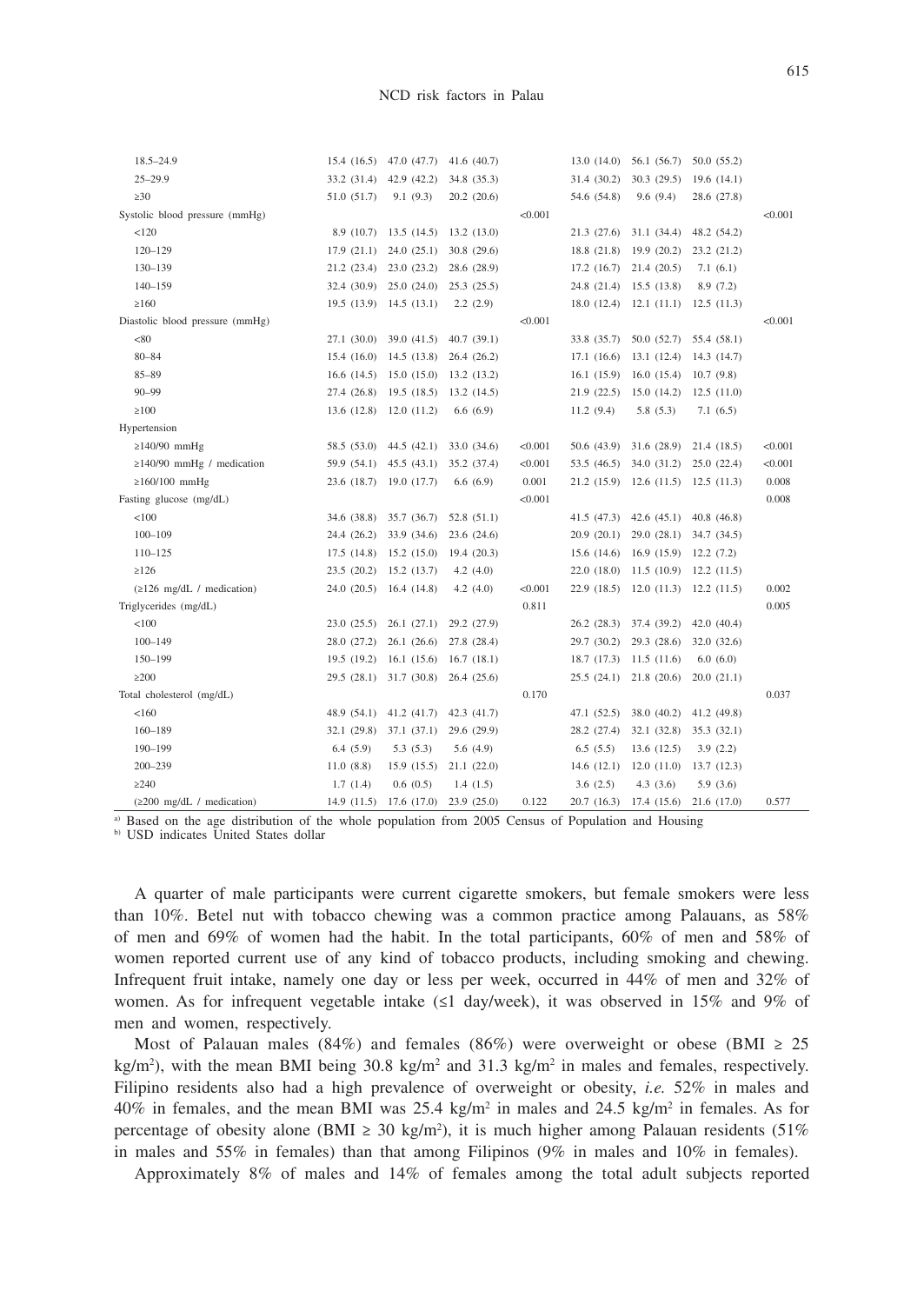that they had taken antihypertensive medication during the past two weeks. Including those who were on medication, more than half of Palauan males (60%) and females (54%) were considered hypertensive, followed by 46% of males and 34% of females in the Filipino population. Moreover, 20% of the total participants were stage 2 hypertensive  $(2\ 160/100\ mmHg)$ .

About one out of five participants in this survey were regarded as diabetic. The prevalence is higher in the older age group, *e.g.* 29% of males and 35% of females were diabetic among the oldest age group of 55–64 years.

Borderline-high or high levels of triglycerides were found in 48% of men and 41% of women in the total subjects, whereas borderline-high or high levels of total cholesterol including those on medication were observed among 16% of men and 20% of women.

#### DISCUSSION

This is the first comprehensive population based survey on risk factors of NCDs among adults in Palau, which included physical and biochemical measurements. The results revealed a high percentage on each of the major risk factors, especially tobacco use, overweight or obesity, hypertension, and raised blood glucose.

Findings of this survey confirmed that cigarette smoking was more prevalent among men than women in Palau (25% vs. 10%: *P* <0.001). The prevalence was almost the same as that reported in the Palau Community Health Assessment, $3$  a national household survey in 2003, indicating that smoking rate of adults had hovered during the past decade in this country. Compared with the other Pacific island countries, the prevalence of smoking in Palau was not high.<sup>12)</sup> For instance, it was much lower than the findings from a previous survey carried out in the adjacent Micronesian country, Federated States of Micronesia (FSM), in which 42% of men and 32% of women were reported as current smokers.<sup>13)</sup>

However, cigarette smoking solely can hardly illustrate the fact of tobacco use in Palau. Chewing betel nut with tobacco, smokeless tobacco, is a broadly acceptable practice within all sectors of the population in Palau.<sup>14)</sup> According to the results, Palauan adults, especially women, had an extremely high proportion of betel nut with tobacco chewing, which was not commonly observed in other ethnic groups living in this country. Although the neighboring country, FSM, has the same tradition of betel nut chewing, the percentage of smokeless tobacco users was significantly lower in comparison to Palau, namely 22% in men and 3% in women. As regards the gender difference in betel nut and tobacco chewing, Cambodia is the other country in the WHO Western Pacific Region which reported women had a significantly higher prevalence than men.15) Three reasons for the use of chewing tobacco and betel nut among Cambodian women were suggested in a previous study: (1) as an addictive stimulant, (2) as part of a female rite of passage into adulthood and reproductive age, and (3) as a remedy to relieve pregnancy-related symptoms.<sup>16)</sup> However, the reasons for the high prevalence of chewing betel nut with tobacco among Palauan women are still not clear. Further studies might be designed to gain insight into the social context. Based on the findings in this survey, the Palauan government may have to develop gender- and ethnic-specific tobacco control measures for the population.

Obesity is a common major challenge of public health in the Pacific region. More than half of adult population in each of the Pacific island countries are observed to be overweight or obese (BMI ≥ 25 kg/m<sup>2</sup>), with the exception of Papua New Guinea.<sup>17)</sup> Likewise, about three in four participants were considered as overweight or obesity in this survey. With regard to the difference by ethnic background, more than half of Palauan adults were obese (BMI  $\geq$  30  $kg/m<sup>2</sup>$ ), whereas the proportions of obesity in both Filipino men and women were less than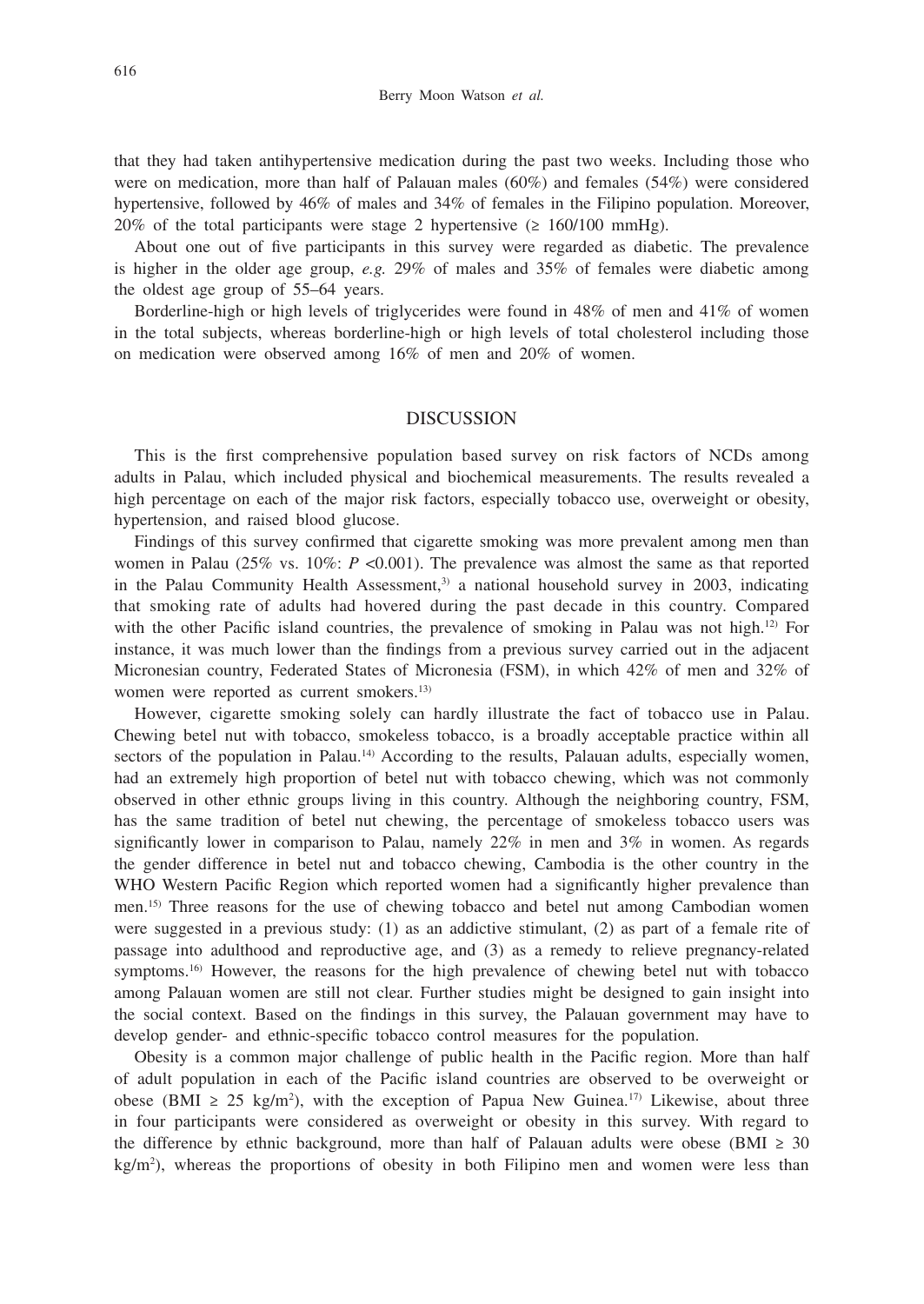10%. Even after adjusting for age, Palauans have a higher obesity prevalence than Filipinos either in men or in women  $(P < 0.001$  for both). Since Most of the Filipinos living in Palau are migrant workers engaged in physical labors and having lower income levels than Palauans. (see Table 2). Considering the socio-economic background, lower prevalence of obesity among Filipinos than among Palauans might be attributable to the differences in dietary habits, physical activities, working conditions, etc. In comparison with the data reported from the Palau Health Survey in 1991, the mean BMI of adults aged 35–64 years had increased from roughly 27.6 to 29.6 kg/m<sup>2</sup> for men and 29.6 to 30.1 kg/m<sup>2</sup> for women over the past two decades.<sup>18</sup> Dietary patterns and lifestyle changes with the economic growth in Palau might explain the increased BMI. Subsequent analyses or further studies are required to investigate the factors contributing to overweight or obesity in the population.

This survey revealed an alarmingly high prevalence of hypertension in Palau, of which more than half of the adults had a raised blood pressure, particularly among ethnic Palauans. Even the youngest age group (25–34 years) demonstrated a high percentage of hypertension (36% in men and 25% in women). However, the proportion of participants who were on antihypertensive medication was relatively low (8% in men and 14% in women). As hypertension rarely causes symptoms in the early stages, those who have undiagnosed hypertension or ignore self-management of blood pressure should be targeted first in NCD control policies.<sup>19)</sup> Among published data of WHO STEPS surveys for Pacific island countries and territories, Palau has the highest prevalence of hypertension in both sexes (55% in men and 49% in women), even though the prevalence of obesity is not noticeably high compared to the others.20) Factors might contribute to this result, such as salt intakes, need to be investigated further.

Palau was the only country in Oceania which did not have any available data concerning the population prevalence of raised blood glucose prior to the present survey, $17$  despite the fact that Pacific island countries have some of the highest rates of diabetes in the world.<sup>1,2)</sup> This survey showed that more than 20% of the participants had diabetic level hyperglycemia, and more than 60% of the participants had ADA-defined impaired fasting glycemia (IFG) or diabetes (≥100 mg/dL). It is known that diabetes, if untreated for years, causes serious complications such as diabetic retinopathy, nephropathy, and neuropathy, as well as ischemic cardiac diseases. Urgent actions are needed to screen and control blood glucose of the population in Palau.

 Although the evidence of health impacts of the given risk factors has been identified around the world, a limited number of those studies were conducted in the Pacific Islands. As of today, most of the countries and territories in the Pacific region have accessible data of the key NCD risk factors for their population, such as those from the WHO STEPS surveys. All of these data could be potentially used for further studies to investigate local characteristics of NCDs for the islanders. In addition, comparisons across the island countries have also become possible, because of the standardized methodology used for the data collection.

There are some limitations in the present survey that merit discussion. We could not obtain valid variables on fruit and vegetable intakes by servings, standard amounts of alcohol consumption, and quantity of physical activity due to inappropriate methods of the interviews. Regarding blood tests, capillary whole blood samples were applied to the dry chemistry method. Although the device has been calibrated for plasma automatically, the results might not correspond to those done by venous plasma samples at the laboratory, the standard method for measuring and reporting glucose concentrations in blood. Accordingly, the criteria of appropriate cutoffs might be different from those we adopted in this article.

In conclusion, this survey has provided useful baseline epidemiological data on the major NCD risk factors, with very high prevalence on both behavioral and biological risk factors. On the basis of this survey, policymakers could develop more effective and efficient NCD prevention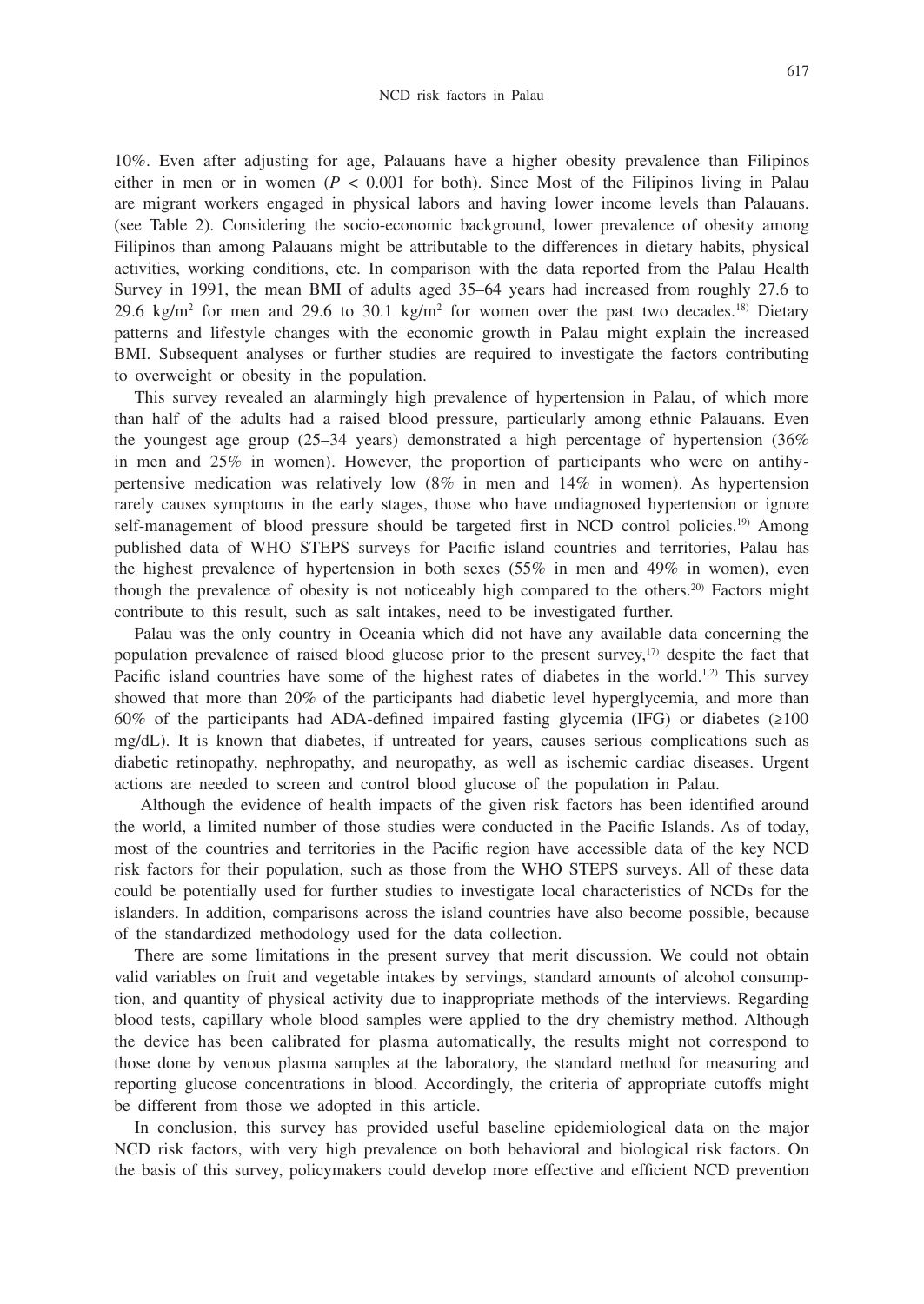or control strategies for the public.

#### ACKNOWLEDGMENTS

The authors wish to thank staff members of the Bureau of Public Health, Ministry of Health, Republic of Palau for the data collection. Appreciation is also given to the Regional Office for the Western Pacific, WHO for the full financial and technical support during the survey. The content is solely the responsibility of the authors and does not necessarily represent the official views of the Palauan Government or the WHO. Data analysis of this paper is part of a joint research project between Palau and Japan, supported by the Health and Labour Sciences Research Grants for Research on Global Health Issues (H24-chikyukibo-ippan-004) to A.A. from the Ministry of Health, Labour and Welfare, Government of Japan.

Conflicts of interest: None declared.

#### **REFERENCES**

- 1) The World Bank. Non-Communicable Disease (NCD) Roadmap Report. 2014, World Bank Group, Washington, DC. Available from: http://documents.worldbank.org/curated/en/2014/07/19778739/non-communicabledisease-ncd-roadmap-report.
- 2) The Word Bank. The economic costs of non-communicable diseases in the Pacific islands. 2012, Word Bank Group, Washington, DC. Available from: http://www.worldbank.org/ content/dam/Worldbank/document/ the-economic-costs-of-noncommunicable-diseases-in-the-pacific-islands.pdf.
- 3) Cash H. Palau Epidemiological Profile 2012. 2012, Palau State Epidemiological Workgroup (SEOW), Koror.
- 4) World Health Organization. *WHO STEPwise approach to surveillance (STEPS)*. [cited 2015 July 15]; Available from: http://www.who.int/chp/steps/en/.
- 5) Kish L. A procedure for objective respondent selection within the household. *J Am Stat Assoc*, 1949; 44: 380–387.
- 6) World Health Organization. *STEPS Manual*. [cited 2015 July 15]; Available from: http://www.who.int/chp/ steps/manual/en/.
- 7) Chobanian AV, Bakris GL, Black HR, Cushman WC, Green LA, Izzo JL Jr, Jones DW, Materson BJ, Oparil S, Wright JT Jr, Roccella EJ; National Heart, Lung, and Blood Institute Joint National Committee on Prevention, Detection, Evaluation, and Treatment of High Blood Pressure; National High Blood Pressure Education Program Coordinating Committee. The Seventh Report of the Joint National Committee on Prevention, Detection, Evaluation, and Treatment of High Blood Pressure: the JNC 7 report. *JAMA*, 2003; 289: 2560–2572.
- 8) World Health Organization. Definition and diagnosis of diabetes mellitus and intermediate hyperglycemia. 2006, World Health Organization, Geneva.
- 9) American Diabetes Association. Diagnosis and classification of diabetes mellitus. *Diabetes Care*, 2014; 37 Suppl 1: S81–90.
- 10) National Cholesterol Education Program (NCEP) Expert Panel on Detection, Evaluation, and Treatment of High Blood Cholesterol in Adults (Adult Treatment Panel III). Third Report of the National Cholesterol Education Program (NCEP) Expert Panel on Detection, Evaluation, and Treatment of High Blood Cholesterol in Adults (Adult Treatment Panel III) final report. *Circulation*, 2002; 106: 3143–3421.
- 11) Chiang C, Singeo ST Jr, Yatsuya H, Honjo K, Mita T, Ikerdeu E, Cui R, Li Y, Watson BM, Ngirmang G, Iso H, Aoyama A. Profile of Non-communicable Disease Risk Factors Among Young People in Palau. *J Epidemiol*, 2015; 25: 392–397.
- 12) World Health Organization. WHO report on the global tobacco epidemic, 2011: warning about the dangers of tobacco. 2011, World Health Organization, Geneva.
- 13) Department of Health and Social Affairs, Federated States of Micronesia. Federated States of Micronesia (Pohnpei) NCD Risk Factors STEPS Report. 2008, Suva, Fiji.
- 14) Quinn Griffin MT, Mott M, Burrell PM, Fitzpatric JJ. Palauans who chew betel nut: social impact of oral